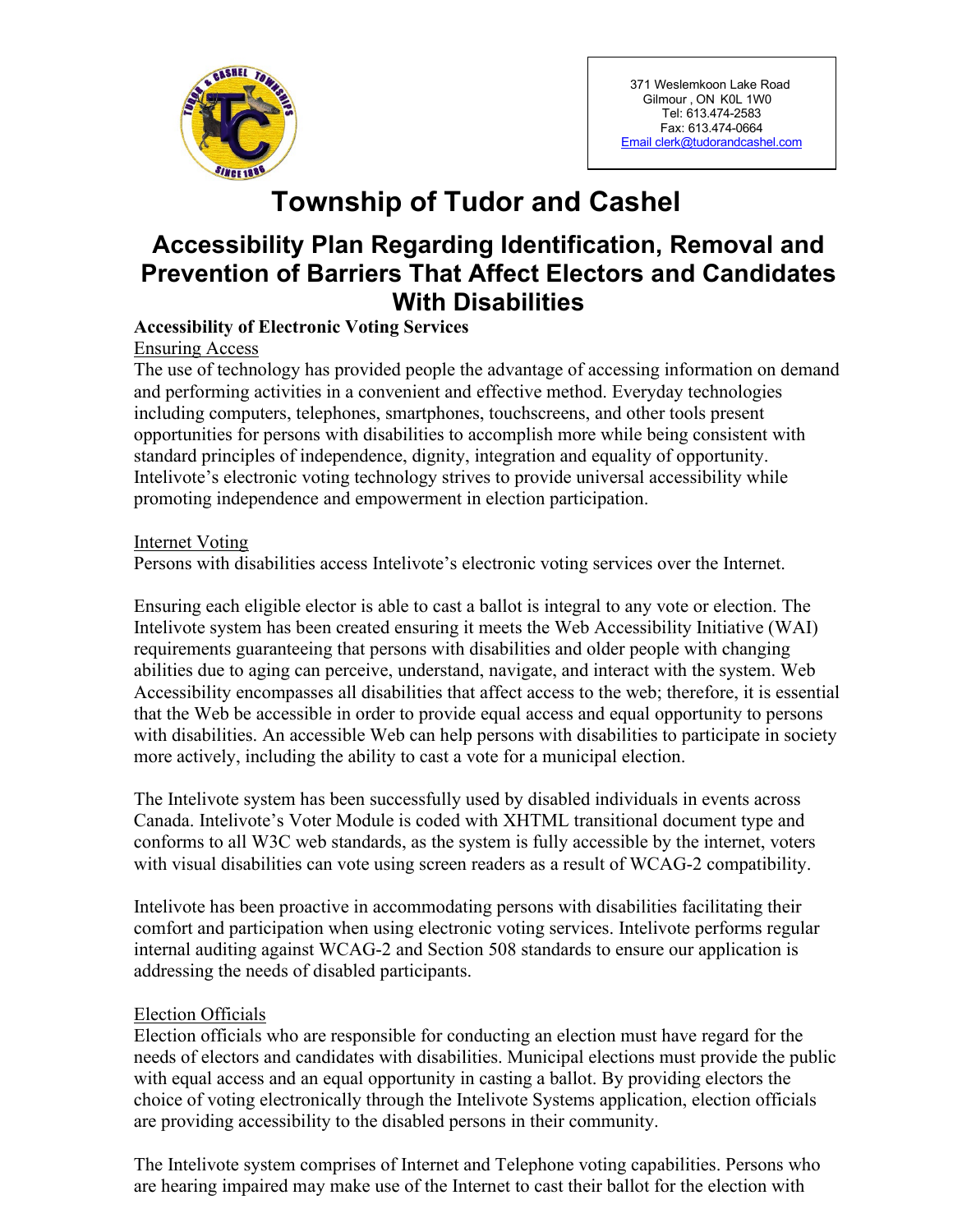little to no assistance. Persons who have a vision loss disability including total blindness and legal blindness have the ability to use the telephone to cast their ballot for the election. The Intelivote system addresses other types of disabilities (learning, mental health) as described in the website accessibility requirements and telephone operating functions.

Using the Intelivote system, disabled persons are given the capability to vote from the comfort of their own home. Voting from home facilitates the voting process for disabled persons who have mobility restrictions and/or have a difficult time with transportation due to physical disabilities. Allowing disabled persons to vote from any location and using more than one method, translates through to an increase in the capability of disabled persons to vote without any assistance. This gives them the same independence and privacy in participating in an election as other voters. If disabled persons do still require assistance the municipal office hosts a Voter Help Centre where election staff may assist in the voting process.

The Intelivote system was also intended to accommodate the older population in the community.

The Intelivote application significantly improves the accessibility of elections without adding additional costs to the election. At the same time, the solution when coupled with election staff support provides an easy to use and dignified opportunity for electors to cast their ballot.

#### **Accessibility of Revision Centre/Voter Help Centre**

The clerk shall ensure the Revision Centre/Voter Help Centre is accessible to candidates and electors with disabilities. The entire building, including the outside of 371 Weslemkoon Lake Road, Gilmour, ON is designated as a Revision Centre and Voter Help Centre which is fully accessible for persons with disabilities.

## Voting Assistance

Election officials will be available for assistance at the Revision Centre/Voter Help Centre during the Voting Period and on Voting Day. Persons with disabilities may be accompanied by a support person within the Revision Centre/Voter Help Centre.

#### Parking

Designated parking for people with disabilities and is provided close to the entrance of the Revision Centre/Voter Help Centre. Accessible parking spaces are clearly posted and will be monitored to ensure they are not improperly occupied.

#### Service Animals

Electors requiring service animals are permitted to be accompanied by a service animal at the Revision Centre/Voter Help Centre.

#### Feedback Process

Feedback about the manner in which election services are provided to persons with disabilities may be submitted to the Clerk through a variety of methods including:

| 1. | Telephone | (613) 474-2583 or toll free in ON 1-855-474-2583 |
|----|-----------|--------------------------------------------------|
| 2. | In Person | 371 Weslemkoon Lake Road, Gilmour, ON            |
| 4  | Email     | election@tudorandcashel.com                      |
| 5. | Mail      | 371 Weslemkoon Lake Road, ON K0L 1W0             |

## **Additional Information**

Township of Tudor and Cashel – Municipal Office